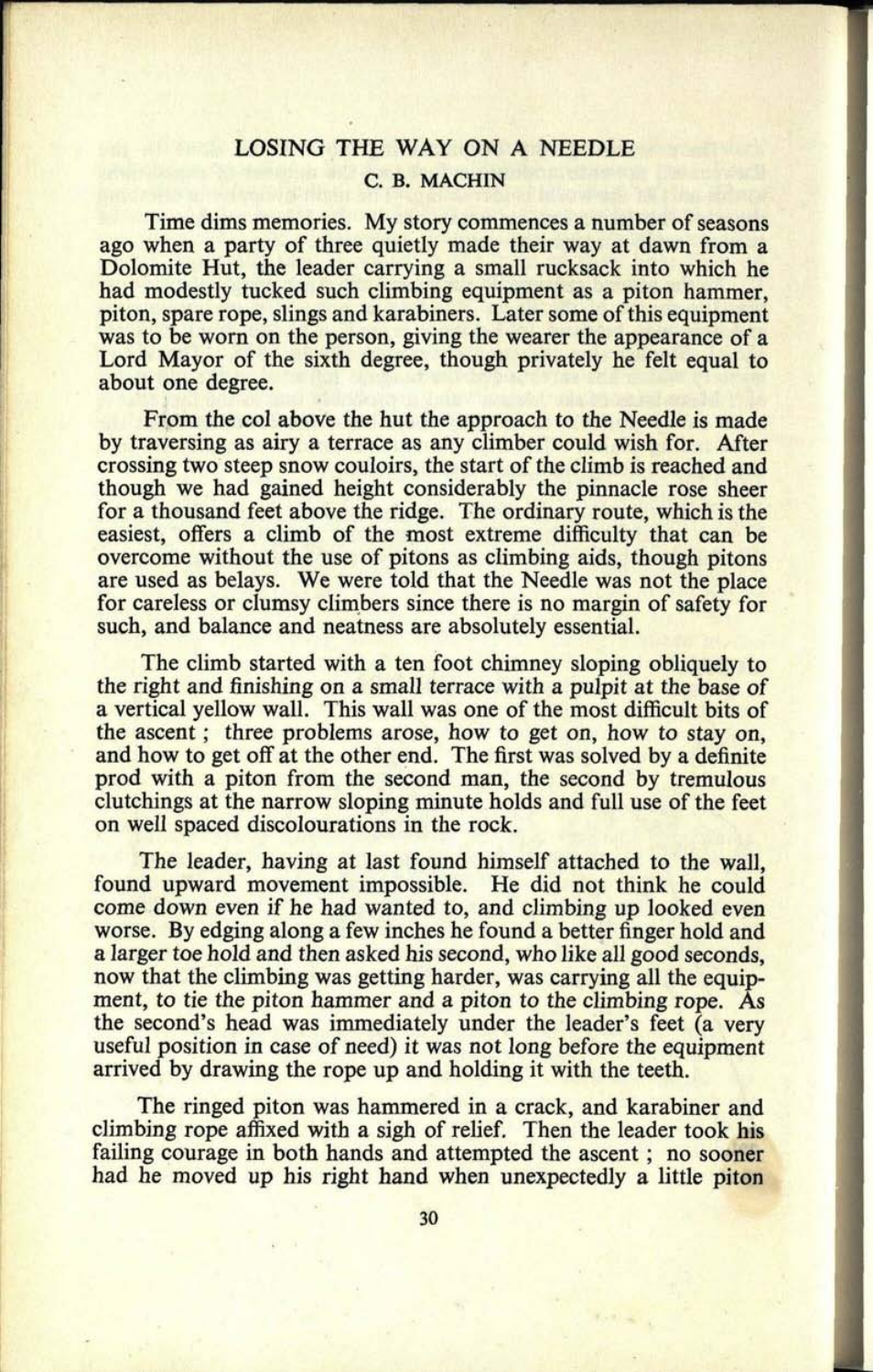coyly offered itself and was quickly made use of by inserting another<br>karabiner and slipping in the climbing rope. The piton confirmed karabiner and slipping in the climbing rope. the route as the rocks were entirely unscratched.

After the fifth piton had been reached the leader was experiencing an unpleasant and perfectly justified sense of exposure. The last problem still remained how to get off the wall on to a minute pulpit with an overhang above, which would obviously push the climber out of balance. A lovely ringed piton lay almost within grasp, and if that could be reached it would be possible to hang on to it and haul the body up so that some part was resting on the pulpit. With some frantic clutchings, this was eventually achieved and the leader squirmed his way off the pulpit to a corner where there was sufficient room to stand. The second and third members of the party were then brought up.

Our climbing had begun on the East Wall, but the route is curiously complicated and before reaching the summit half encircles the Needle. From this notch or shoulder in the practically vertical Eastern Ridge the route lies along some rock and shale ledges that closely skirt the brink of the enormous northern precipice. To closely skirt the brink of the enormous northern precipice. identify the traverse to the tiny pulpit on return would not be easy, so the leader made a few cairns. Next a series of chimneys had to be ascended, steep but not exceptionally difficult; these gave access to <sup>a</sup>broad, easy horizontal shelf or terrace. This magnificent promenade, known as the " Country Highway," was several feet wide in parts and extended for about a thousand feet as far as the South East Ridge, which like all the ridges on the Needle is perpendicular. Here the terrace came to an end and another vertical chimney, about two hundred feet high which was rather tiring but not excessively difficult, was climbed. We had now traversed the whole of the North Wall.

At the top of this chimney was the Southern Terrace, running east and easy to follow; it is the second great terrace, and is only 150 feet or so below the summit. This attractive looking path is a terrible trap, for the correct way lies in the opposite direction. However, on this ascent the leader fell into the trap, following the broad easy terrace which was two or three feet wide. Presently we were brought up in some dismay at the sensational ending of this seductive highway, which now faded gently into the smooth, blank, perpendicular wall of the huge precipice. Nine or ten feet obliquely above was a piton, which would need a shoulder to reach, and the leader would have to lean out sideways over the drop. We learned later that one of the early pioneers, after surmounting the overhang and driving in pitons, found his strength failing, lost hold and was dashed to pieces at the foot of the Needle.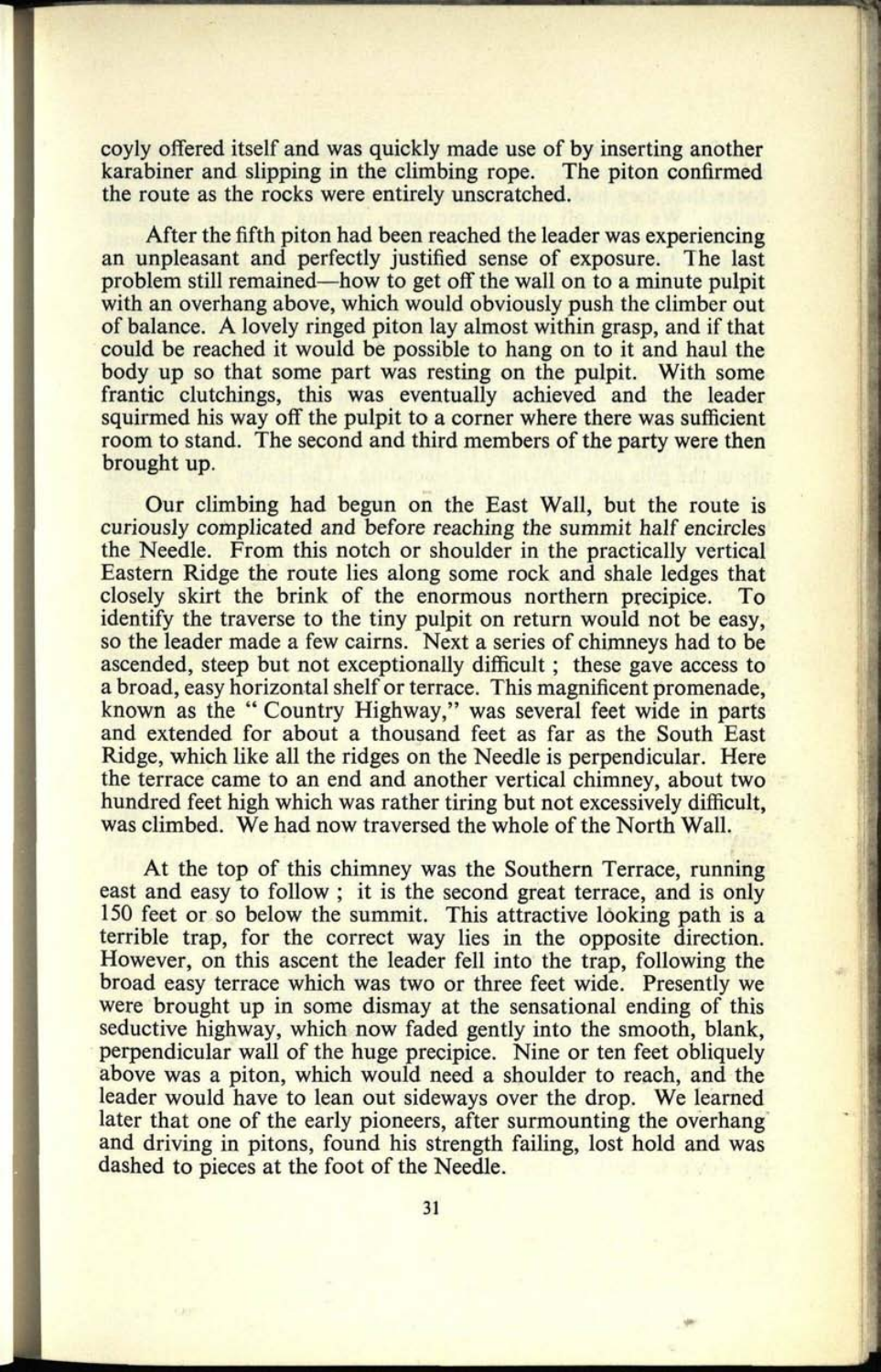**Our** ruminations about the route were suddenly interrupted by <sup>a</sup>loud clap of thunder. The party had had their faces so glued to the rocks that they had failed to notice thunder clouds coming up the valley. We shed all our ironmongery, placing it under a distant overhang, and retired to crouch under another overhang to await results. There was not long to wait. The heavens opened with <sup>a</sup> deluge of rain that soon turned into snow, the thunder became incessant and reverberated from wall to wall of the precipitous peaks around. Lightning zigzagged down adjoining pinnacles with vivid It was a most impressive sight from an impressive position, for we were in the centre of the storm ; it was well over an hour before this ceased and we were able to creep from underneath the overhang and retrieve our equipment.

Time was getting on, and the party was by this time a little white about the gills and thinking of descending. The leader, still hopeful that the summit could be reached if only the remaining 150 feet could be surmounted, half-heartedly prospected the opposite side of the terrace, which was all very exposed. To add to the difficulties, <sup>a</sup> thick fog developed, visibility shortened to a few yards and reluctantly a sling was made with a spare rope carried for that purpose and an abseil started down the chimney, the sling being conveniently looped round a suitable bollard. Later, ring pitons offered themselves and whenever they were located they were made use of. We groped our way along the Country Highway, abseiled down further chimneys and made our way towards what we hoped would be the final abseil point, but in the fog it was an hour before we found the cairns placed in the morning and were able to make our last two abseils.

The next chapter starts a season later with the party on the Southern Terrace, studying notes for the final 150 feet. " From the overhang on the S.W. Edge a traverse is made to the North Wall. This traverse goes outwards, upwards, and across a wall to the edge of all things and a piton belay, followed by a crawl along a narrow sloping shelf over as sheer a drop as any seeker after the sensational could wish to experience. Then one lowers oneself on to some footholds and in a spread-eagle fashion edges round a corner on to the appalling North Wall, the last difficult part of the climb. The route goes up an open groove on small holds. It is extremely exposed, five pitons and a sling being used to safeguard the leader. Then the rocks become easier and the leader is soon stepping on to the spacious square top of the Needle." Thus the notes; and thus the leader, not without a qualm or two, reached the top.

The other members of the party were soon brought up, and we lay down to bask in the sun and rest our jaded nerves. It was a